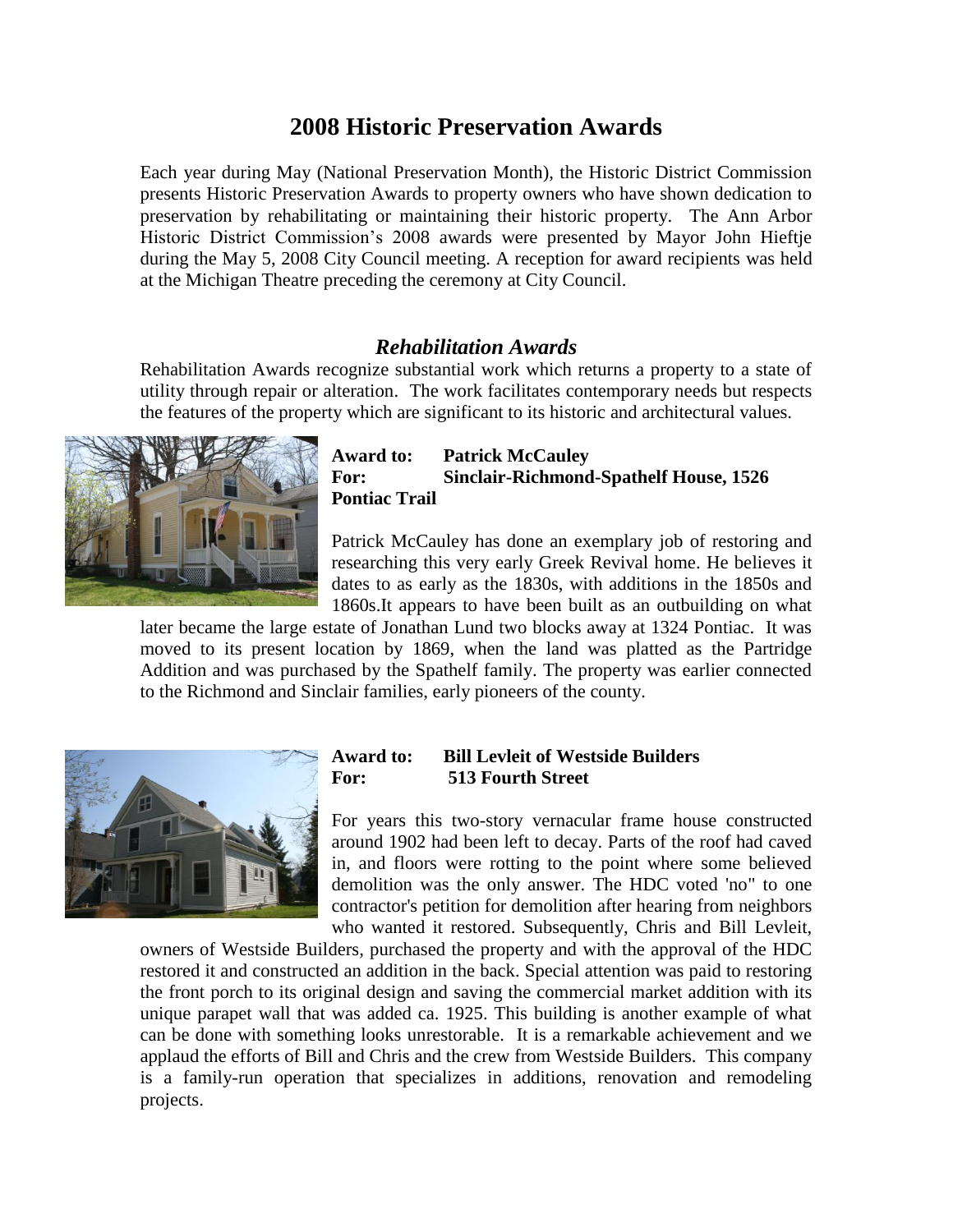

## **Award to: University of Michigan For: Observatory Lodge, 1402 Washington Heights.**

This 1930 Tudor-style apartment building has been renovated by the University of Michigan for use by the Division of Kinesiology. The University replaced inappropriate windows (installed in 1982) with new multi-pane casements that match the original steel windows. They repaired the original slate roof, recreated the historic sign, and restored the squirrel weather vane. Inside they restored the lobby with its massive fireplace and Pewabic tiles and repointed the bricks. This sensitive renovation retains the building's historic features while bringing its systems up to date for 21st century use.



## **Award to: University of Michigan For: Stanford Lipsey Student Publications Building, 420 Maynard Street**

This 1932 Collegiate Gothic building was designed by the architectural firm of Pond and Pond, brothers who were Ann Arbor natives and practiced in Chicago and who also designed the League and the Union. The building has now been totally renovated and updated. The slate roof was repaired.

Some of the windows were replaced and some were repaired but the work was so skillfully done that it is hard to tell which are which. Many interior features were kept including the tile and travertine walls, the original stair rails, and light fixtures. Especially interesting are the colorful zenitherm wall treatments (an asbestos product) which were carefully repaired. Wherever possible, original woodwork, tables, benches, cabinets and doors have also been restored and reused.



## **Award to: Dr. Timothy Wang For: J.D. Baldwin House, 1530 Hill Street**

A beloved landmark at the corner of Hill and Washtenaw, this 1840s stucco over brick Greek Revival house is in the Washtenaw-Hill Historic District. Current owner, Dr. Timothy Wang, has restored the stucco [scored to resemble stone (using string!)], as well as several original windows. He has replanted

the landscaping, added lights and an iron fence, and lovingly maintained this very significant historic house.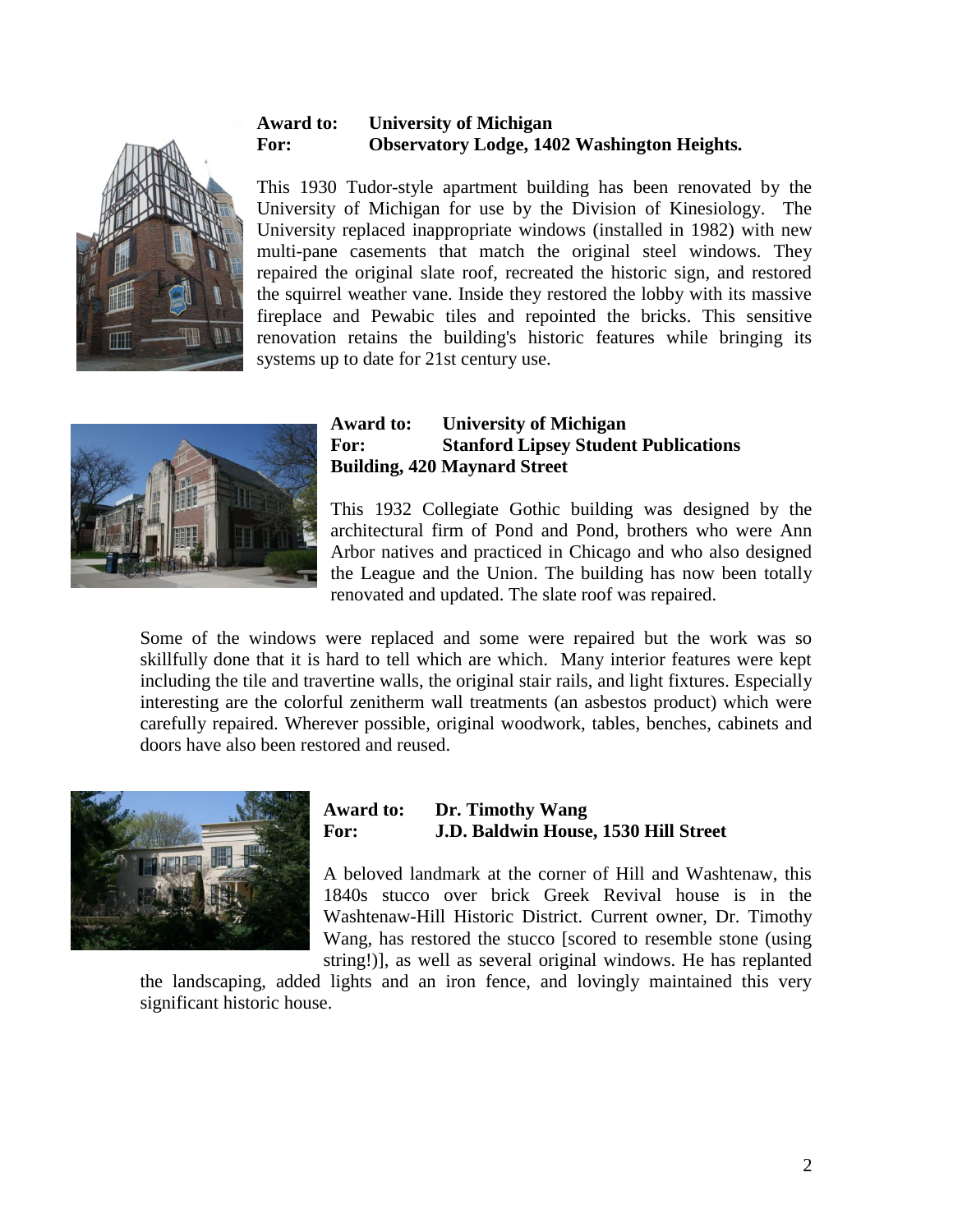## *Preservation Awards*

Preservation awards are given to owners who have maintained superior maintenance and repair of a significant property to preserve its essential historical, cultural or architectural value for a period of 10 years or more.



## **Award to: Jeff Lamb and Ulrike Lau-Lamb For: Jacob Shiltz House, 809 Miller Avenue**

This tiny Greek Revival has been nicely kept up by the owners. It displays characteristics of the 1840s in its style, size and massing and what appear to be original windows. It was built by a family of coopers and carpenters named Shiltz or variations thereof and it remained in the Shiltz family until 1898. It has been owned

since 1990 by the current occupants.



## **Award to: James and Susan Kern For: Francis Hamilton House, 318 South Thayer Street**

This Colonial Revival style home has been owned by Sue and Jim Kern since 1996. Their meticulous preservation of a real "inner-city" property serves as an example to all who believe in sustainability. The house was built in 1906 as a boarding house by Francis M. Hamilton, a Mayor of Ann Arbor and local developer who built other commercial projects along nearby North University, as well as Hamilton Place just off William Street.



## **Award to: Robert C. Metcalf For: Robert Metcalf House, 1052 Arlington Street**

This example of 'modern' architecture was built by architect and U-M Professor Robert C. Metcalf from 1952-1955 as his own home. He still lives there today and maintains it in pristine condition. Metcalf served as Dean of the School of Architecture from 1974-1986. As an early example of Dean Metcalf's work, it

is the epitome of modernism in Ann Arbor. The house was 1080 square feet when built and Metcalf and his wife Bettie made additions in 1972 and 1987, doubling its size. Metcalf designed 150 projects (plus more while working for George Brigham), including 80 houses in Ann Arbor.

Metcalf became the first dean of the new College of Architecture and Urban Planning in 1974 when it was split off from the School of Design. He initiated the first doctoral program in architecture, made the school a center for research and doubled its enrollment.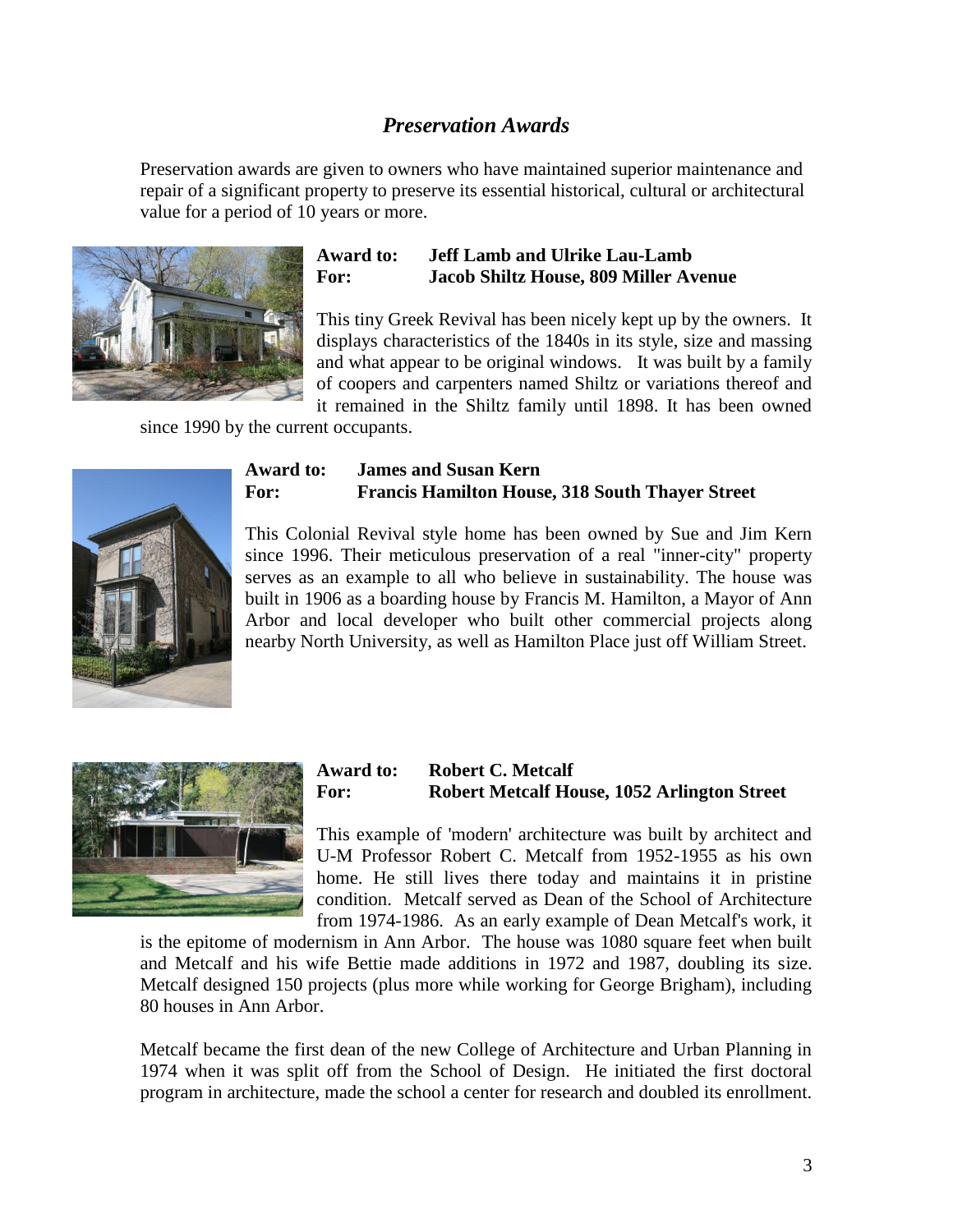He's held offices with the AIA of Michigan, and was given their President's Award for his commitment to training young architects.



## **Award to: Gwen and John Nystuen For: Roy Cowden House, 1016 Olivia Avenue**

This Arts and Crafts house with battered windows and doorway is in immaculate shape. It was built 1913 for Roy W. Cowden, who began as a UM Instructor in Rhetoric and later was Director of the Avery and Julie Hopwood Awards in Creative Writing. Known as "a perceptive and beloved critic of student writing," he was still living here in 1940. John and Gwen Nystuen have lived here since 1963.



### **Award to: Laura and Andrew Strowe For: John Taylor House, 1327 Broadway**

The owners of this ca. 1850 Greek Revival house are artist Laura Strowe and husband who have owned the property since 1979. Erastus and David LeSure sold the property to John Taylor in 1850 and the house was probably built soon afterward. Emil Lorch noticed it in his 1930s studies for the Historic American Buildings

Survey and singled it out for its Greek Anthemion grille, doors with two vertical panels, and the flush clapboard siding under the side porch. It is an upright and wing, with its original wooden clapboards and shutters. Laura has glorified her home and neighborhood through numerous art works, many of which have appeared on covers of the Ann Arbor Observer.

## *Sesquicentennial Awards*

Sesquicentennial Awards are given to businesses and organizations which have been in Ann Arbor for at least 150 years.



## **Award To: Hutzel Plumbing**

Hutzel Plumbing is one of the oldest continuously operating businesses in the state of Michigan. It was founded in Ann Arbor in 1857 as a dry goods and paint store and expanded into the plumbing business 20 years later.

The company laid the first water lines for the fire department and later aided in delivering water to individual homes and businesses. They became experts in water works and laid the cast iron pipes in Elgin and Streator Illinois. Originally on Main Street and then on East Washington Street, they moved to South Industrial Boulevard around 1958 where they remain today.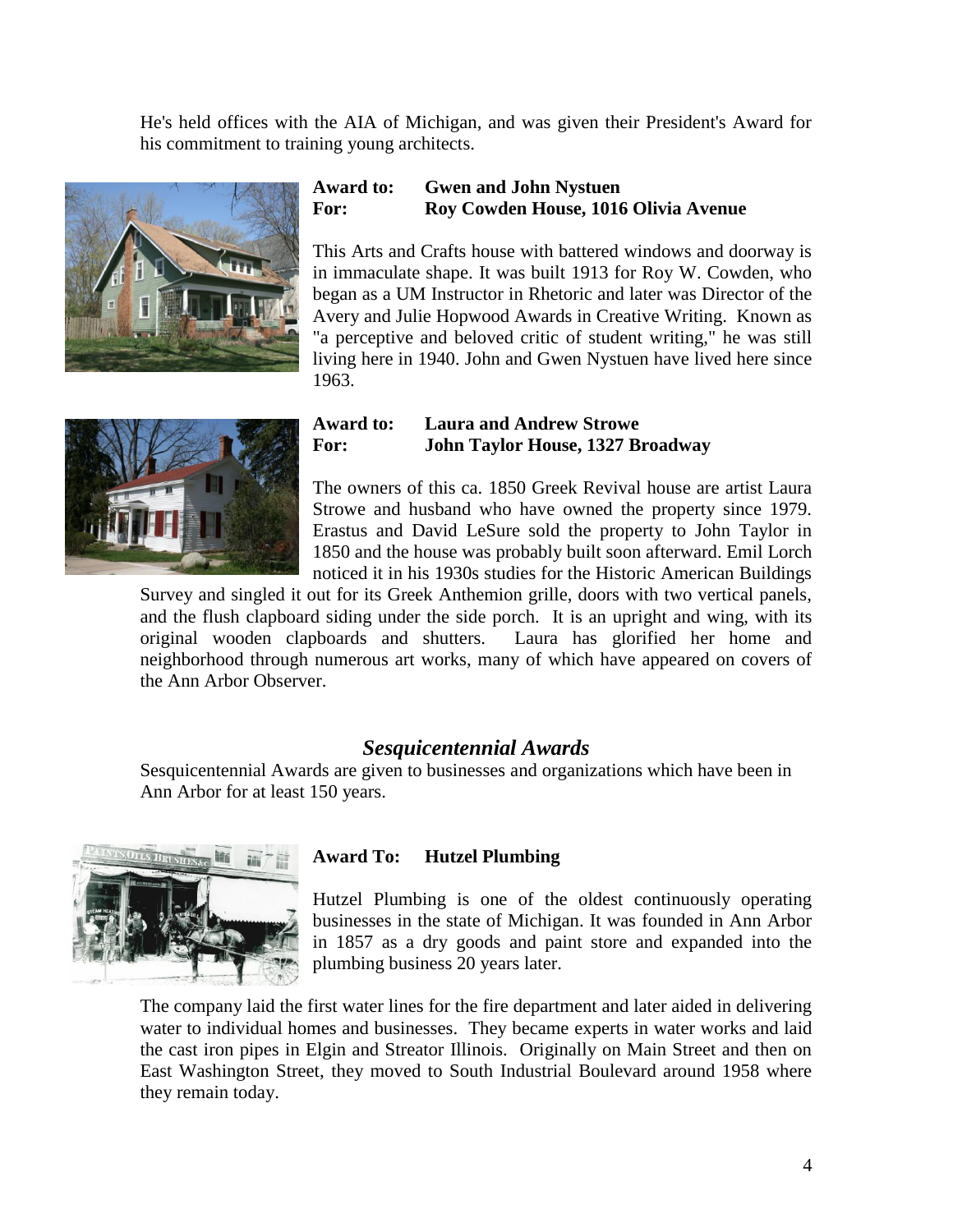#### **Award to: Washtenaw County Historical Society**



On December 17, 1857, 19 citizens of Ann Arbor, led by the indefatigable John Geddes, met at the county Court House and organized the Washtenaw Pioneer Society. Over the years it has waxed and waned and had a few name changes but artifacts were always collected and often stored at the Court House as well as various schools and barns around the county. In the 1920s the Society

enjoyed a resurgence with many UM faculty members active in the organization, particularly UM President Ruthven. For years they searched for a permanent home for the collections. The Douglas House on E. Huron, Cobblestone Farm, the Kempf House, Barton Dam, the Dean House on Packard and the Tuomy House on Washtenaw were all considered but fell through for lack of funds. In 1990, the now renamed Washtenaw County Historical Society (WCHS) was given a house on Wall Street by the University of Michigan to be moved to Main and Beakes Streets. In 1999, WCHS was finally able to open the Museum on Main Street. On July 29th, the 150th anniversary was marked there with a gala celebration.

## *Preservation Project of the Year*



## **Award to: Dennis Dahlman For: The Glazier Building, 100 South Main Street**

This imposing Beaux Arts style building was constructed from 1906- 1908 by Frank Glazier of Chelsea. It was renovated with a new cornice, up lighting, and doorways by current owner Dennis Dahlmann, who purchased the historic property in 2000. The architect was Jackson-based Claire Allen, who designed Glazier's other buildings in Chelsea. Glazier had a real 'lust for power' according to one biographer and established the Ann Arbor News to promote his candidacy for State Treasurer. He was convicted of embezzlement in 1910 and sent to Jackson Prison!

The Glazier Building complements Dahlmann's other properties including the Campus Inn, Harris Hall and the Bell Tower Hotel. This

project, on Ann Arbor's most prominent and historic corners, involved the reconstruction of the original cornice which had been removed in the 1960s, improvements to the Huron Street lobby, and new signage. Quinn Evans Architects along with Dan Sonntag and Susan Milne of Dahlmann Properties were the project architects. The project is Dahlmann's 100th birthday present to the building... Located at 'ground zero' at the intersection of Main and Huron, where all street numbering begins, this prominent landmark has been returned to its former glory. It is especially enchanting at night when the lights highlight the new cornice.